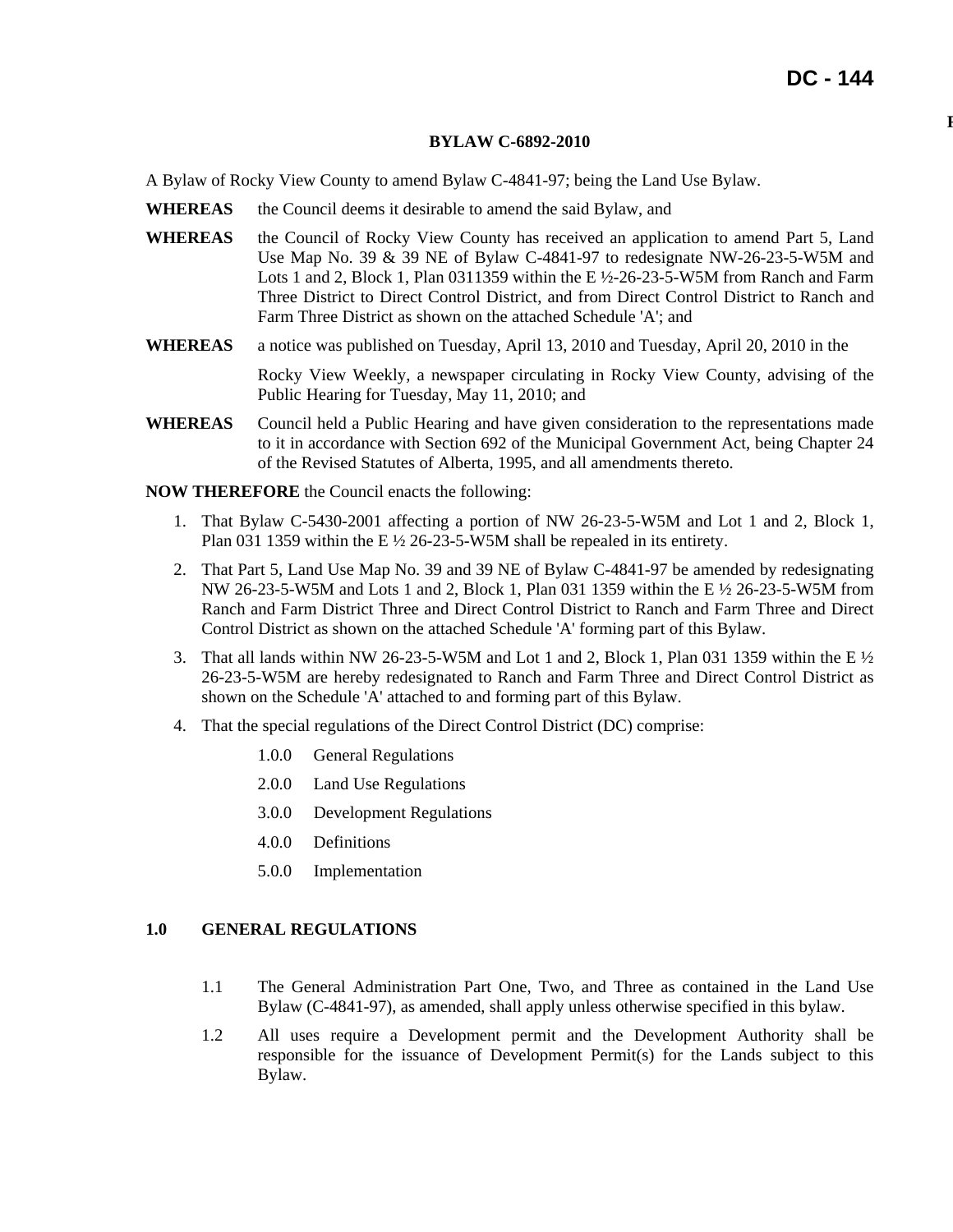- 1.3 For the purposes of this Bylaw, the boundaries and description of the Lands shall be more or less as indicated in Schedule "A" and Schedule "B" attached hereto and forming part hereof.
- 1.4 Where the Applicant, or Owner, proposes any new development, expansion, or construction on the subject lands the Development Authority may require the submission of any of the following studies or reports that are to be in accordance with the County's Servicing Standards for Subdivision and Road Construction, amended, prior to rendering a decision on a Development Permit Application:
	- 1.4.1 A report on the proposed method of sewage treatment;
	- 1.4.2 A Groundwater Evaluation Report, which is to include aquifer testing;
	- 1.4.3 A Storm Water Management Plan;
	- 1.4.4 A Traffic Impact Analysis; and
	- 1.4.5 Any other study or report deemed necessary by the Development Authority;
- 1.5 The use of any portion of the Lands for artificial lakes or ponds shall be permitted only if the design and construction thereof is in accordance with plans prepared by a qualified Professional Engineer licensed to practice in the Province of Alberta to the satisfaction of the County and Alberta Environment.

## **2.0 LAND USE REGULATIONS**

2.1 Purpose an Intent

That the purpose and intent of the Direct Control District is to provide for a non-profit charitable organization which works directly with children and youth who are physically, cognitively, financially or emotionally disabled. This ranch will provide for a range of supervised recreational uses, which teaches an appreciation for nature through outdoor skills training and nature education programs.

- 2.2 Uses, Permitted
	- *Accessory buildings Agriculture, General*  Artificial Lake *Boat House Bunk House Camp Lodge Camp Office Cookhouse Dwelling, single detached Equestrian Centre*  Hay Storage Building *Outdoor Participant Recreation Services Performance Stage*
- 2.3 Deemed Approved

Notwithstanding Section 1.2.0 the following uses are deemed approved without a Development Permit: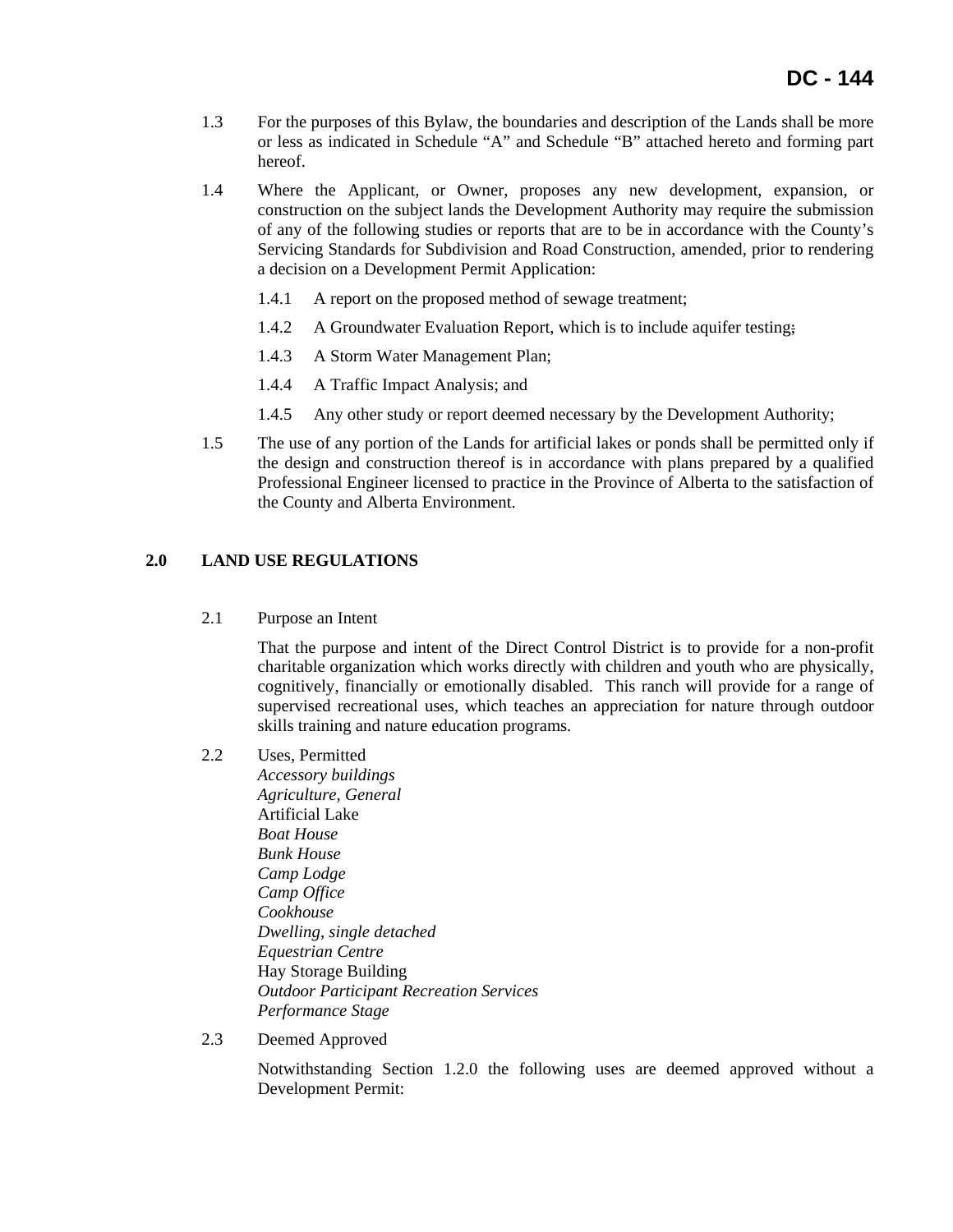*Agriculture, General Accessory Buildings to Agricultural, General Accessory Buildings* less than or equal to 186 sq. m. (2,002 sq. ft.) *Dwelling, single detached***.** 

## **3.0 DEVELOPMENT REGULATIONS**

- 3.1 Minimum and Maximum Requirements
	- 1. Building Setbacks: All setbacks are as shown in Schedule 'C':
	- 2. Accessory Buildings:
		- a) Maximum Number of Individual Accessory Buildings greater than 186.00 sq. m.  $(2,002.00 \text{ sq. ft.}) - 10$
		- b) Maximum Height for all accessory buildings 10.0 m (32.80 ft.)
	- 3. Principal Buildings:
		- a) Maximum Height for all principal buildings 10.0 m (32.80 ft.)
		- b) Hay Storage Building
			- i) Maximum Building Area 700.00 sq. m. (7,534.80 sq. ft.)
		- c) Equestrian Centre
			- i) Maximum Building Area  $800.00$  sq. m.  $(8,611.4 \text{ sq. ft.})$
		- e) Bunkhouses
			- i) Maximum Number –7
			- ii) Maximum Building Area per bunkhouse 334.5 sq. m. (3,600.6 sq. ft.)
		- f) Camp Lodge
			- i) Maximum Number 1
			- ii) Maximum Area 1,590 sq. m. (17,115 sq. ft.)
		- g) Dwellings
			- i) Maximum of two (2) Dwelling, single detached, accessory to the principal use
			- ii) Maximum height of buildings 10.00 m (32.80 ft.)
- 3.2 Fire protection measures, where required, shall be in accordance with the Alberta Building Code.

#### **4.0 DEFINITIONS**

- 4.1 **BOAT HOUSE** means a shelter used for water recreation activities and storage associated with boating, canoeing, kayaking and other water activities;
- 4.2 **BUNK HOUSE** means a built structure to provide for the overnight accommodation of individuals, including washrooms and cleaning facilities;
- 4.3 **COOKHOUSE** means a facility to provide for food preparation and dining;
- 4.4 **CAMP LODGE** means a building primarily utilized for indoor assembly, gathering, social and/or recreational activities and/or programs, including areas for the preparation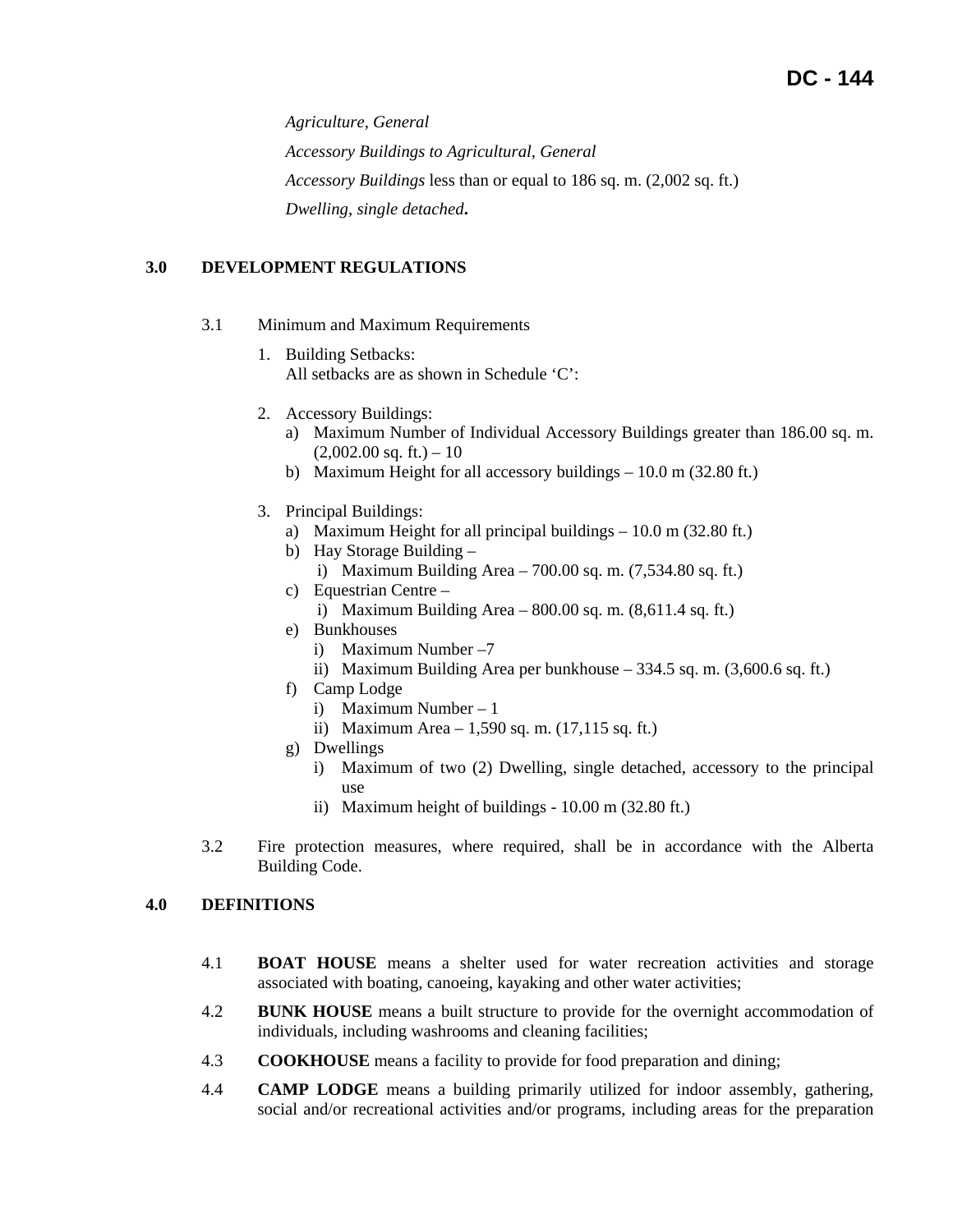and serving of food, operated by the non-profit charitable organization associated with the children's ranch;

- 4.5 **PERFORMANCE STAGE** means a facility (indoor or outdoor) which accommodates production of entertainment for guests;
- 4.6 Terms not defined above have the same meaning as defined in Land Use Bylaw C-4841- 97.

# **5.0 IMPLEMENTATION**

5.1 This Bylaw comes into effect upon the date of its third and final reading thereof.

### **Division: 1**

### **File: 03926001/004/006-2009-RV-202**

First reading passed in open Council, assembled in the City of Calgary, in the Province of Alberta, on Tuesday, March 30, 2010, on a motion by Councillor Buckley.

Second reading passed in open Council, assembled in the City of Calgary, in the Province of Alberta, on Tuesday, May 11, 2010, on a motion by Councillor Buckley.

Third reading passed in open Council, assembled in the City of Calgary, in the Province of Alberta, on Tuesday, May 11, 2010, on a motion by Councillor McLean.

REEVE OR DEPUTY REEVE MUNICIPAL SECRETARY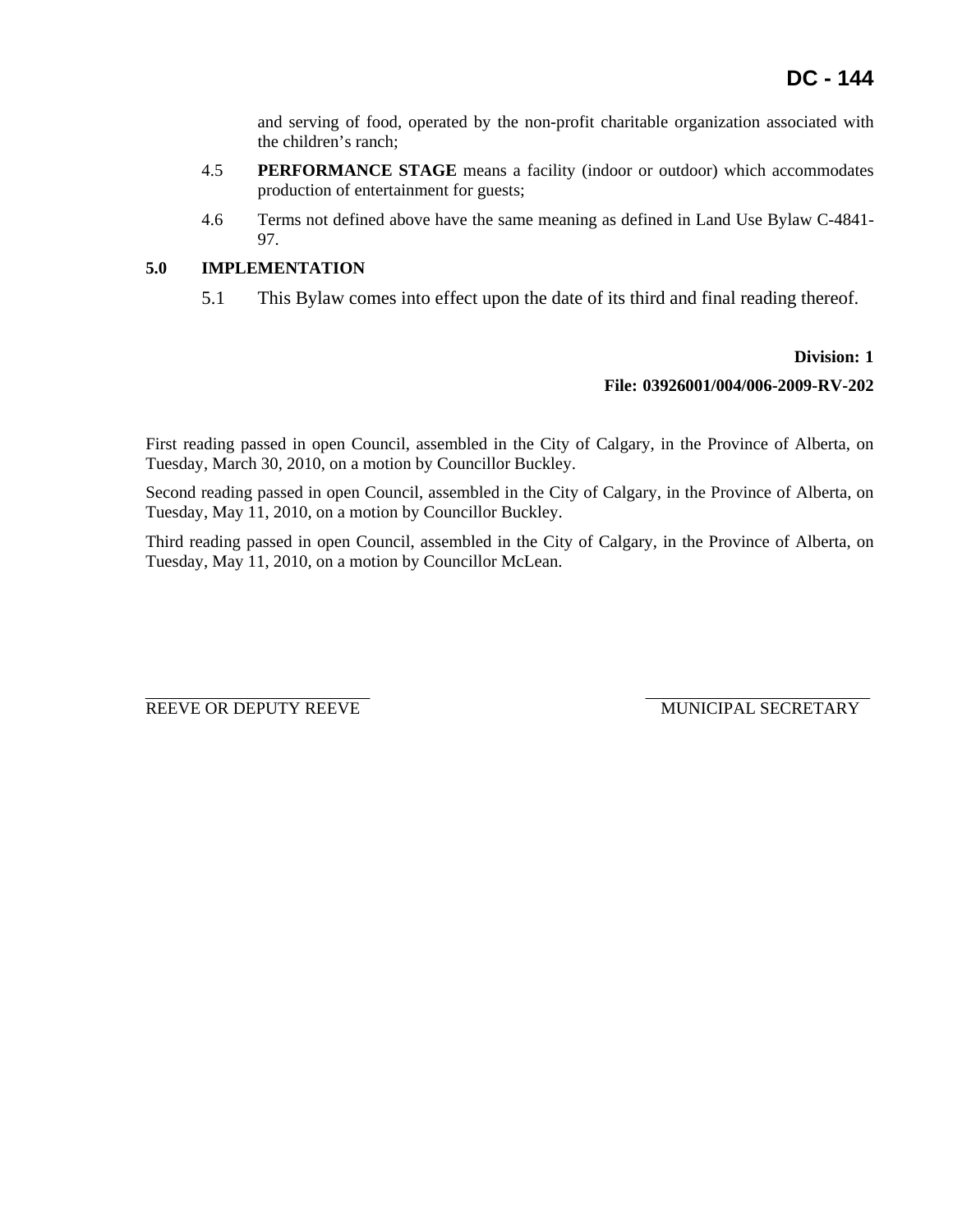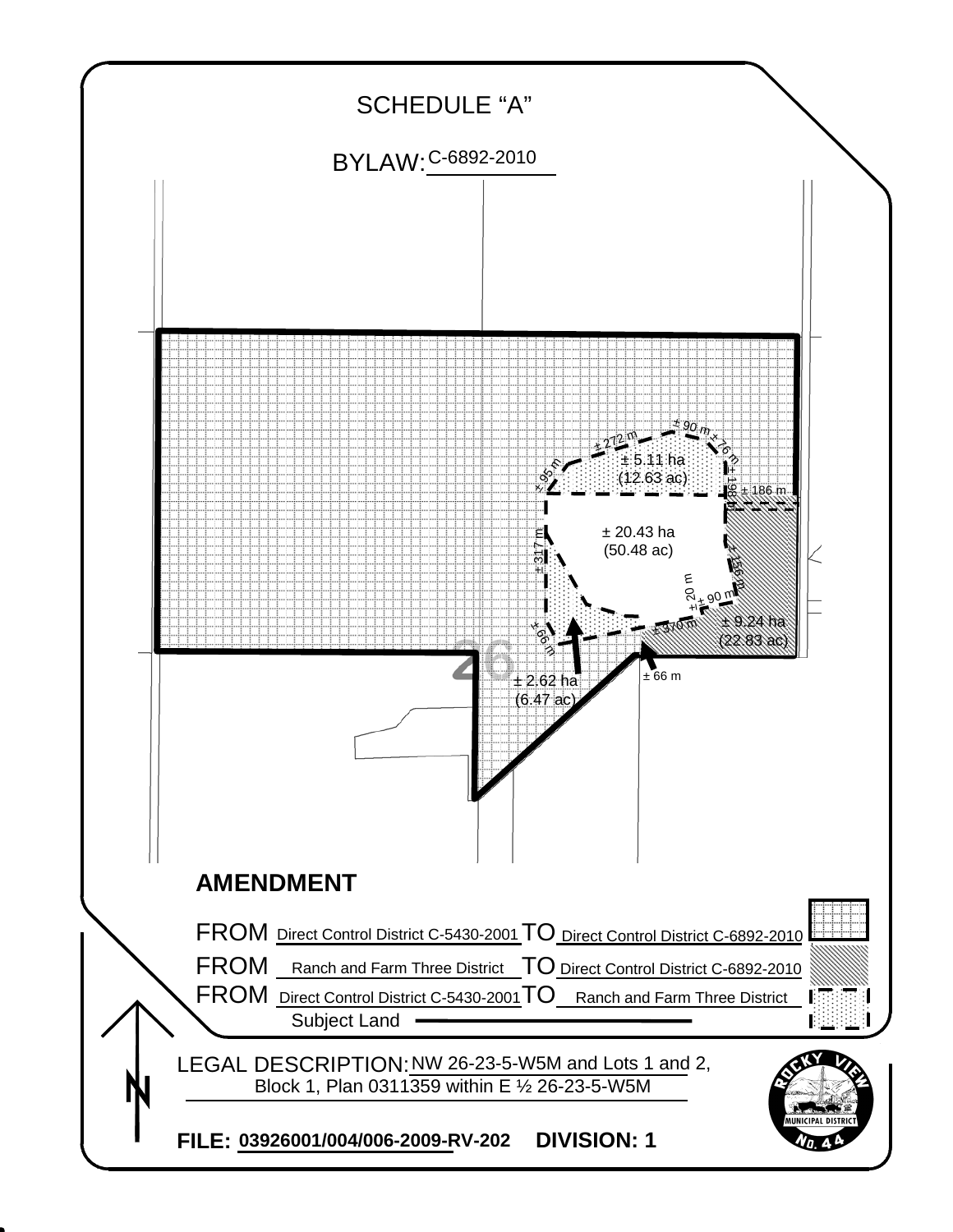